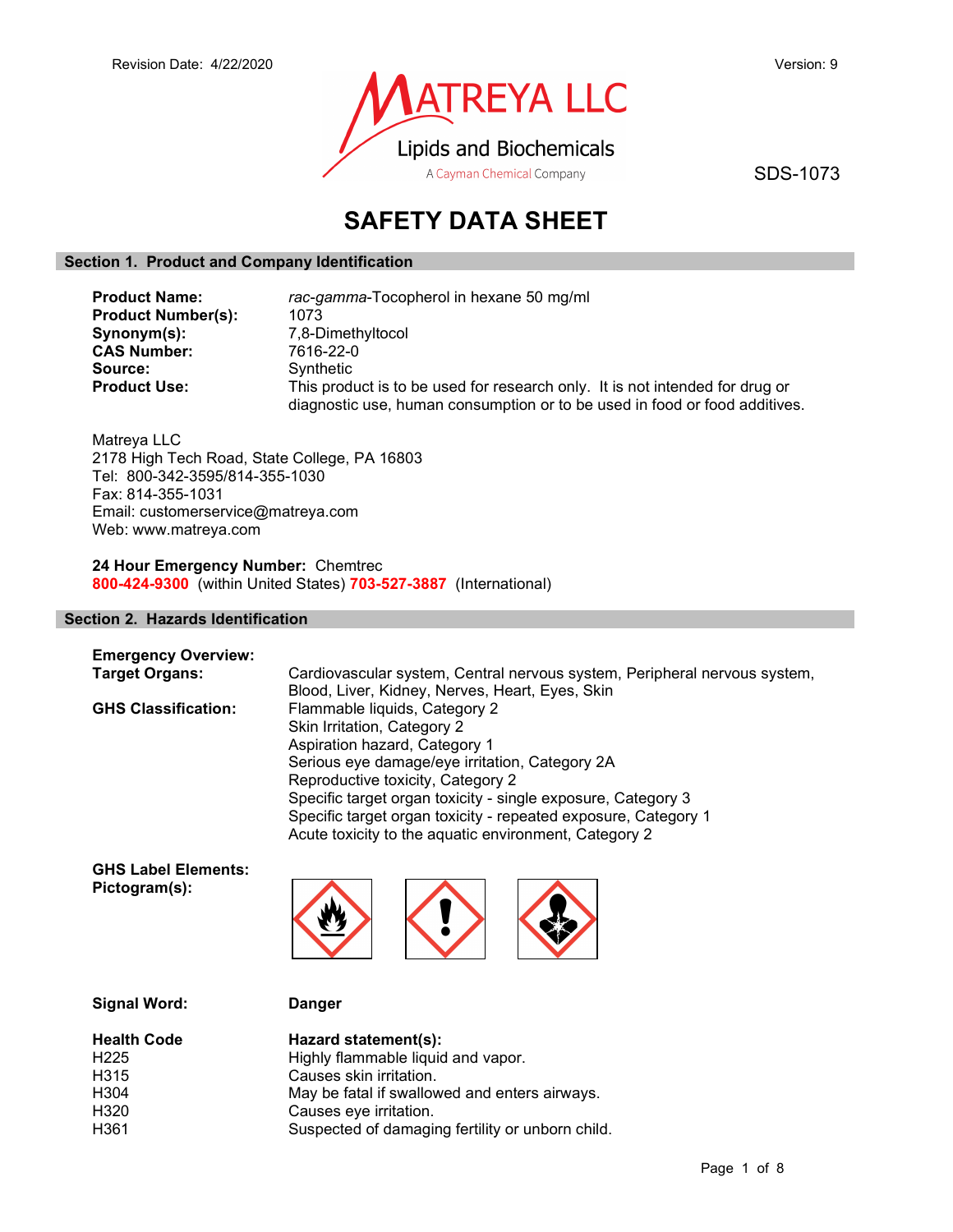| H335<br>H336                   | May cause respiratory irritation; or<br>May cause drowsiness or dizziness.                                                                          |
|--------------------------------|-----------------------------------------------------------------------------------------------------------------------------------------------------|
| H372                           | Causes damage to central nervous system, peripheral nervous system through<br>prolonged or repeated exposure.                                       |
| H401                           | Toxic to aquatic life                                                                                                                               |
| <b>Prevention Code</b>         | <b>Prevention Statement(s):</b>                                                                                                                     |
| P201                           | Obtain special instructions before use.                                                                                                             |
| P202                           | Do not handle until all safety precautions have been read and understood.                                                                           |
| P210                           | Keep away from heat/sparks/open flames/hot surfaces. -No smoking                                                                                    |
| P233<br>P240                   | Keep container tightly closed.                                                                                                                      |
| P241                           | Ground/bond container and receiving equipment.<br>Use explosion-proof electrical/ventilating/lighting/equipment.                                    |
| P242                           | Use only no-sparking tools.                                                                                                                         |
| P243                           | Take precautionary measures against static discharge.                                                                                               |
| P260                           | Do not breathe dust/fume/gas/mist/vapors/spray.                                                                                                     |
| P261                           | Avoid breathing dust/fume/gas/mist/vapors/spray.                                                                                                    |
| P264                           | Wash skin thoroughly after handling.                                                                                                                |
| P270                           | Do not eat, drink or smoke when using this product.                                                                                                 |
| P273                           | Avoid release to the environment.                                                                                                                   |
| P280                           | Wear protective gloves/protective clothing/eye protection/face protection.                                                                          |
| P281                           | Use personal protective equipment as required.                                                                                                      |
| <b>Response Code</b>           | <b>Response Statement(s):</b>                                                                                                                       |
| P305, P351, P338               | IF IN EYES: Rinse cautiously with water for several minutes. Remove contact<br>lenses, if present and easy to do. Continue rinsing.                 |
| P331                           | Do NOT induce vomiting.                                                                                                                             |
| P308, P313                     | IF exposed or concerned: Get medical advice/attention.                                                                                              |
| P302, P352                     | IF ON SKIN: Wash with plenty of soap and water.                                                                                                     |
| P321                           | Specific treatment (see supplemental first aid instructions).                                                                                       |
| P332, P313                     | If skin irritation occurs: Get medical advice/attention.                                                                                            |
| P362                           | Take off contaminated clothing and wash before reuse.                                                                                               |
| P314                           | Get medical advice/attention if you feel unwell.                                                                                                    |
| P301, P310<br>P303, P361, P353 | IF SWALLOWED: Immediately call a POISON CENTER or doctor/physician.<br>IF ON SKIN (or hair): Remove/Take off immediately all contaminated clothing. |
|                                | Rinse skin with water/shower.                                                                                                                       |
| P370, P378                     | In case of fire: Use dry chemical, appropriate foam, or carbon dioxide; water<br>spray for extinction.                                              |
| P312                           | Call a POISON CENTER or doctor/physician if you feel unwell.                                                                                        |
| P304, P340                     | IF INHALED: Remove victim to fresh air and keep at rest in a position                                                                               |
|                                | comfortable for breathing.                                                                                                                          |
| P391                           | Collect spillage.                                                                                                                                   |
| <b>Storage Code</b>            | <b>Storage Statement(s):</b>                                                                                                                        |
| P405                           | Store locked up.                                                                                                                                    |
| P403, P235                     | Store in a well-ventilated place. Keep cool.                                                                                                        |
| P403, P233                     | Store in a well-ventilated place. Keep container tightly closed.                                                                                    |
| <b>Disposal Code</b>           | <b>Disposal Statement(s):</b>                                                                                                                       |
| P501                           | Disposal of contents/container in accordance to                                                                                                     |
|                                | local/regional/national/international regulation.                                                                                                   |
|                                |                                                                                                                                                     |

# Section 3. Composition/Information on Ingredients

| <b>Product Name</b>          | <b>CAS Number</b> | <b>Percent</b> | <b>Hazardous</b> |
|------------------------------|-------------------|----------------|------------------|
| Hexane                       | 110-54-3          | 92.5           | Yes              |
| <i>rac-gamma-</i> Tocopherol | 7616-22-0         | 7.5            | No               |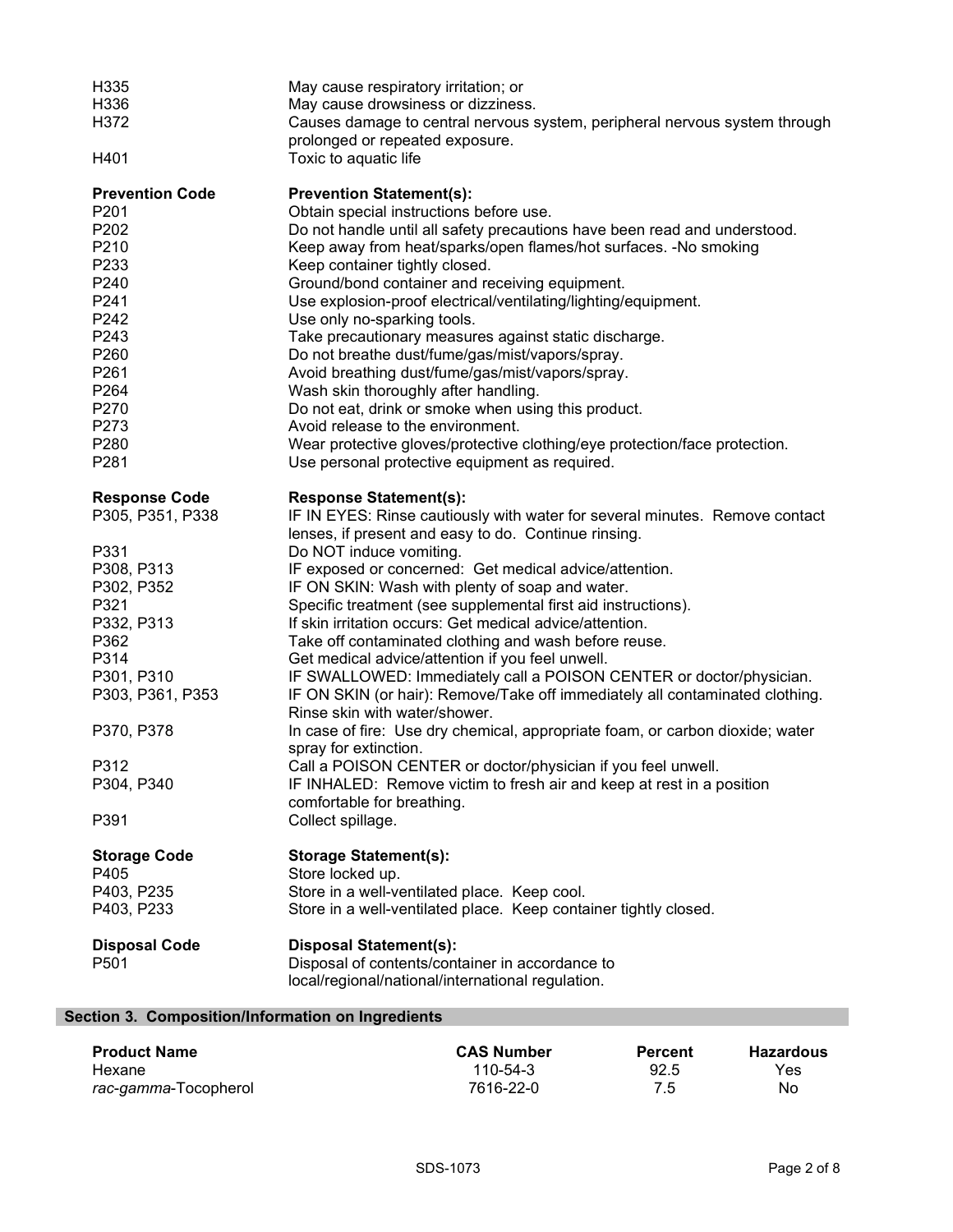#### Section 4. First Aid Measures

#### Inhalation:

Move exposed person to fresh air. If not breathing, if breathing is irregular or if respiratory arrest occurs, provide artificial respiration or oxygen by trained personnel. Loosen tight clothing such as a collar, tie, belt or waistband. Get medical attention immediately.

Consult a physician.

#### Skin:

In case of contact, immediately flush skin with plenty of water for at least 15 minutes while removing contaminated clothing and shoes. Get medical attention immediately. Thoroughly wash or discard clothing and shoes before reuse.

#### Eyes:

Immediately flush with plenty of water. After initial flushing, remove any contact lenses and continue flushing for at least 15 minutes. Have eyes examined and tested by medical personnel.

## Ingestion:

If swallowed, do NOT induce vomiting unless directed to do so by medical personnel. Never give anything by mouth to an unconscious person. Loosen tight clothing such as collar, tie, belt or waistband. Get medical attention immediately.

#### Section 5. Fire Fighting Measures

#### Suitable extinguishing media:

Use dry chemical, appropriate foam, or carbon dioxide; water spray.

#### Specific hazards arising from the chemical:

Extremely flammable in presence of open flames, sparks, and static discharge.

#### Special protective actions for fire fighters:

Evacuate area and fight fire from a safe distance. Do not stay in dangerous zone without suitable chemical protection clothing and self-contained breathing apparatus.

#### Special protective equipment for fire fighters:

As in any fire, wear self-contained breathing apparatus pressure-demand, (MSHA/NIOSH approved or equivalent) and full protective gear.

#### Section 6. Accidental Release Measures

#### Personal precautions:

No action shall be taken involving any personal risk or without suitable training. Evacuate surrounding areas. Keep unnecessary and unprotected personnel from entering. Do not touch or walk through spilled material. Shut off all ignition sources. Do not breathe vapor or mist. Provide adequate ventilation. Wear appropriate personal protective equipment.

#### Environmental precautions:

Avoid dispersal of spilled material and runoff and contact with soil, waterways, drains and sewer. Inform the relevant authorities if the product has caused environmental pollution (sewer, waterways, soil or air).

#### Methods and Materials for containment and cleaning up:

Keep away from heat. Keep away from sources of ignition. Stop leak if without risk. Prevent entry into sewers, water sources, basements or confines spaces. Contain and collect spillage with non-combustible, absorbent material and place in container for disposal according to local regulations. Do not touch spilled material. Call for assistance on disposal. Be careful that the product is not present at a concentration level above TLV. Check TLV on the SDS and with local authorities.

#### Section 7. Handling and Storage

#### Precautions for safe handling:

Avoid contact with eyes, skin or clothing. Do not breathe vapor or mist. Do not ingest. Use only with adequate ventilation. Store and use away from heat, sparks, open flame or any other ignition source. Keep sealed when not in use. Wear appropriate personal protective equipment.

#### Conditions for safe storage, including incompatibilities:

Recommended storage temperature: -20°C. Store in a tightly closed container. Separate from oxidizing materials.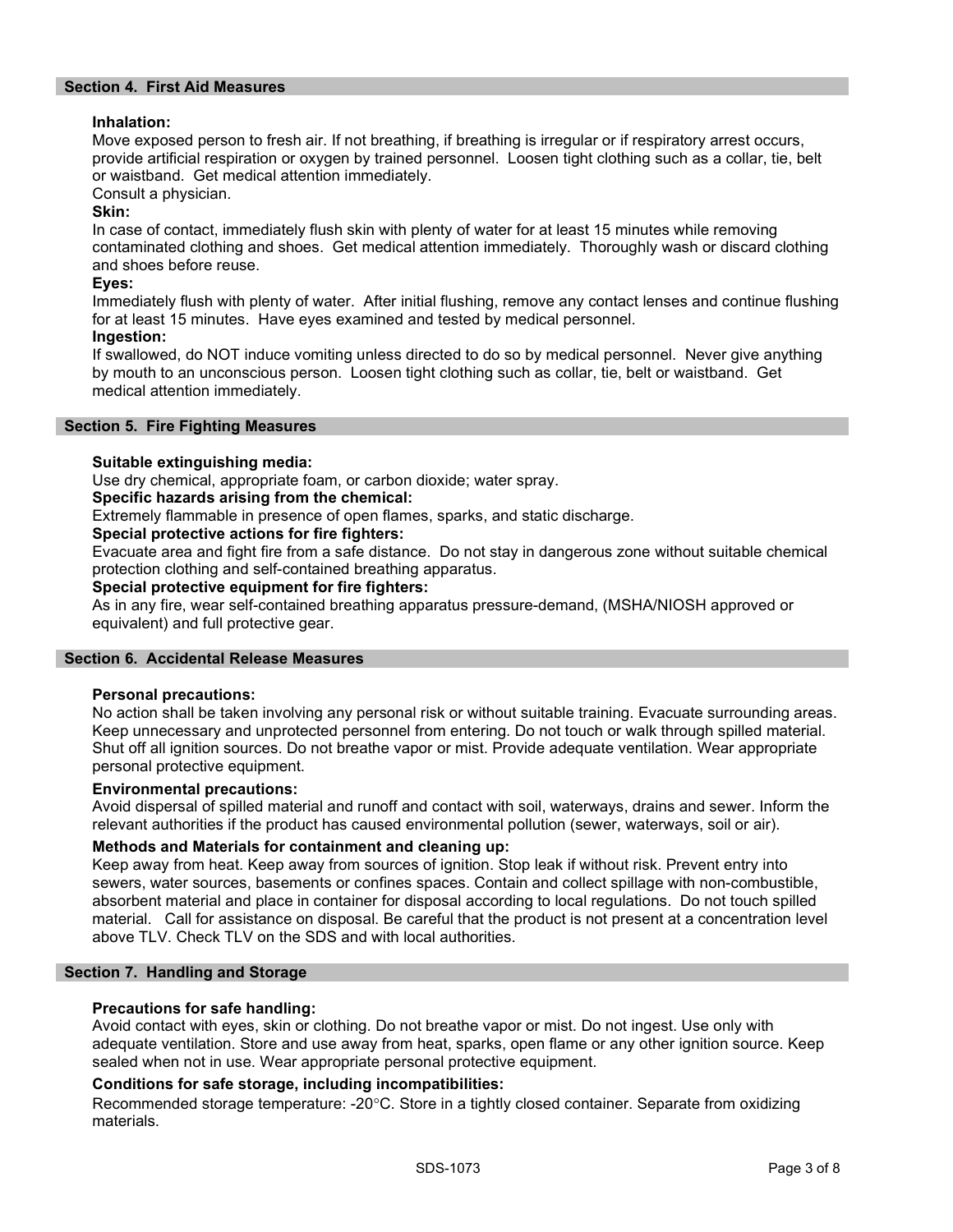#### Section 8. Exposure Controls/Personal Protection

| <b>Product Name</b><br>Hexane | <b>CAS Number</b><br>110-54-3 | <b>Type</b><br>TWA (8Hr)<br>TWA (8Hr)<br><b>TWA</b><br><b>TWA</b><br><b>VME</b><br><b>MAK</b><br><b>TWA</b><br><b>OEL</b><br><b>TWA</b><br>MAC-TGG<br><b>TWA</b><br><b>TWA</b> | <b>Exposure Limits</b><br>500 ppm<br>500 ppm<br>20 ppm<br>20 ppm<br>50 ppm<br>180 mg/m $3$<br>180 mg/m $3$<br>40 ppm<br>50 ppm<br>90 mg/m $3$<br>20 ppm<br>25 ppm | <b>Source</b><br>USA (ACGIH)<br>USA (OSHA)<br>Australia<br>Belgium<br>France<br>Germany<br>Hungary<br>Japan<br>Korea<br><b>Netherlands</b><br>New Zealand<br>Sweden<br>Switzerland |
|-------------------------------|-------------------------------|--------------------------------------------------------------------------------------------------------------------------------------------------------------------------------|-------------------------------------------------------------------------------------------------------------------------------------------------------------------|------------------------------------------------------------------------------------------------------------------------------------------------------------------------------------|
|                               |                               | <b>MAK</b><br><b>TWA</b>                                                                                                                                                       | 50 ppm<br>20 ppm                                                                                                                                                  | UK                                                                                                                                                                                 |

#### Engineering Controls:

Use process enclosures, local exhaust ventilation, or other engineering controls to control airborne levels below recommended exposure limits.

### Personal Protective Equipment:

#### Respiratory protection:

Use only in a well ventilated area. Wear an appropriate NIOSH/MSHA approved air-purifying respirator. If warranted, wear a positive pressure air-supplied respirator in situations where there may be potential for airborne exposure.

#### Hand protection:

Chemical-resistant, impervious gloves should be worn at all times when handling chemical products. Recommended: Nitrile rubber

#### Eye protection:

Safety eyewear should be worn at all times to avoid exposure to liquid splashes, mists or dusts. Recommended: Splash goggles

#### Skin protection:

Protective clothing should be selected specifically for the working place, depending on concentration and quantity of the hazardous substances handled. Recommended: Lab coat

#### Section 9. Physical and Chemical Properties

| Appearance:                                         | Liquid                                                       |
|-----------------------------------------------------|--------------------------------------------------------------|
| Odor:                                               | Characteristic                                               |
| <b>Odor threshold:</b>                              | $130$ ppm                                                    |
| pH:                                                 | No data available                                            |
| <b>Melting/Freezing point:</b>                      | $-95^{\circ}$ C (-139 $^{\circ}$ F)                          |
| Initial boiling point and boiling range:            | 68.9 °C (156 °F) @ 760 mmHg                                  |
| Flash point:                                        | $-22^{\circ}C (-7^{\circ}F)$                                 |
| Evaporation rate (Butyl acetate = 1):               | 6.82                                                         |
| Flammability (solid, gas):                          | No data available                                            |
| <b>Upper/Lower flammability or explosive limit:</b> | LEL 1.1% UEL 7.5%                                            |
| Vapor pressure:                                     | 165.3 hPa (124.0 mmHg) at $20^{\circ}$ C (68.0 $^{\circ}$ F) |
| Vapor density (Air=1):                              | 3                                                            |
| <b>Relative density:</b>                            | 0.659                                                        |
| Solubility (ies):                                   | 0.002%                                                       |
| Partition coefficient (n-octanol/water):            | >4100 @ 25°C                                                 |
| Auto-ignition temperature:                          | 224.85°C (436.7°F)                                           |
| <b>Decomposition temperature:</b>                   | No data available                                            |
| <b>Viscosity:</b>                                   | 0.337 cp @ 15 $\degree$ C                                    |
| Molecular formula for rac-gamma-Tocopherol:         | $C_{28}H_{48}O_2$                                            |
| Molecular weight for rac-gamma-Tocopherol:          | 417                                                          |
| Molecular formula for hexane (solvent):             | C <sub>6</sub> H <sub>14</sub>                               |
| Molecular weight for hexane (solvent):              | 86.17                                                        |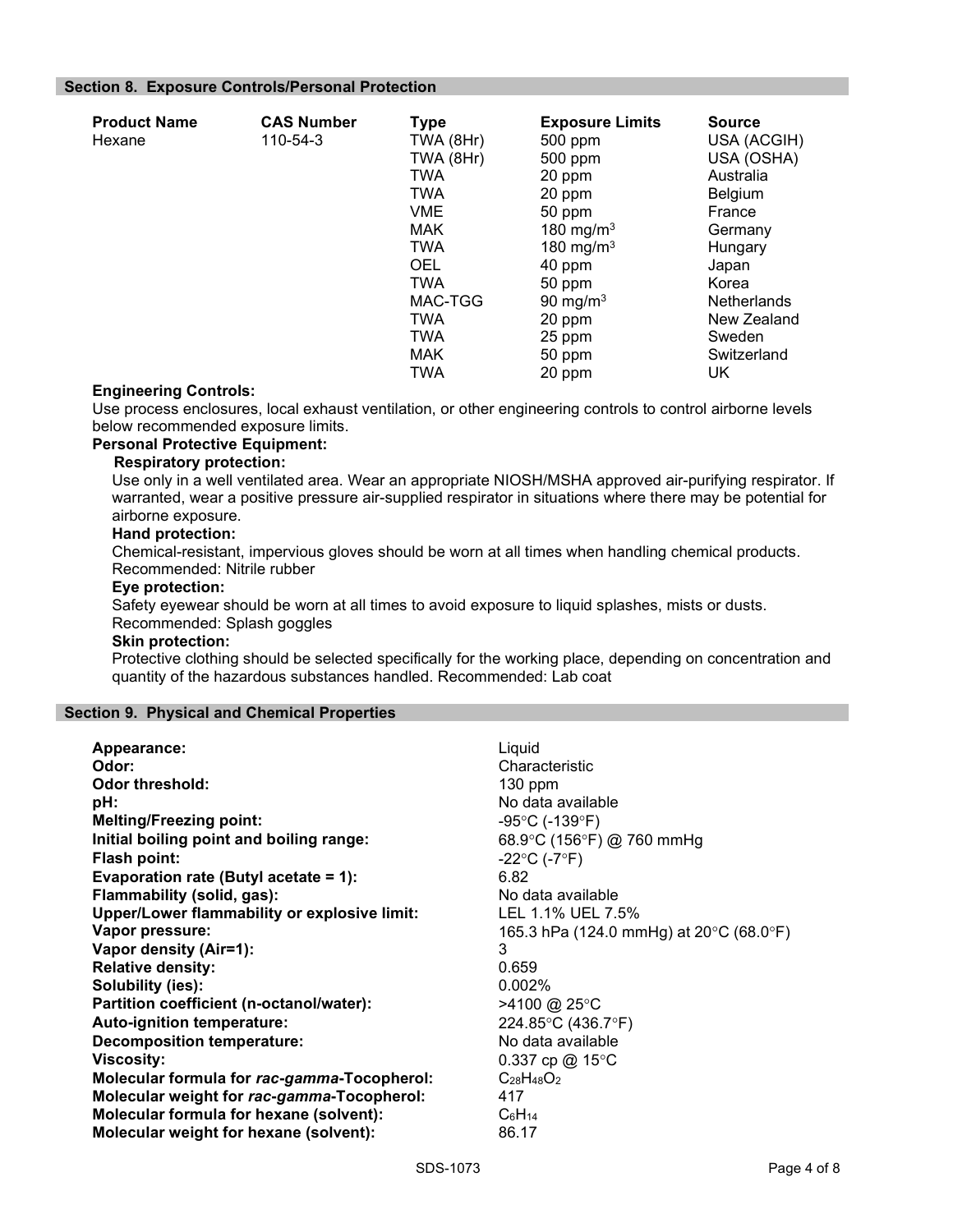#### Section 10. Stability and Reactivity

#### Reactivity:

Stable under recommended storage conditions.

#### Chemical stability:

Stable under recommended storage conditions.

#### Possibility of hazardous reaction:

Under normal conditions of storage and use, hazardous reactions will not occur.

#### Conditions to avoid:

Avoid excessive heat for prolonged periods of time. Avoid all possible sources of ignition (spark or flame).

#### Incompatible materials:

Avoid strong oxidizing substances.

#### Hazardous decomposition products:

Carbon oxides (CO, CO2), water

#### Section 11. Toxicological Information

#### Acute toxicity:

Hexane

LC50: Inhalation - Rat - 627,000 mg/m<sup>3</sup> @ 3 minute exposure time LD50: Oral - Rat - 25 g/kg

#### Skin corrosion / irritation:

Irritations. Drying-out effect resulting in rough and chapped skin. Danger of skin absorption.

#### Serious eye damage / irritation:

Mild irritation Eyes - rabbit - 10 mg mild irritation to eyes

#### Respiratory or skin sensitization:

No sensitization information affects known.

#### Germ cell mutagenicity:

Hexane is not expected to cause mutagenic affects in humans. Animal mutations to rats when exposed to high doses.

#### Carcinogenicity:

No classification data on carcinogenic properties of this material is available from the EPA, IARC, NTP, OSHA or ACGIH.

#### Reproductive toxicity:

Hexane is not expected to cause adverse effects in humans. Clinical studies on test animals exposed to relative high doses indicate adverse reproductive affects.

#### Specific target organ toxicity - single exposure:

Category 3 single exposure may cause damage to cardiovascular system, central nervous system, peripheral nervous system, blood, liver, kidney, nerves, heart, eyes or skin.

#### Specific target organ toxicity - repeated exposure:

Category 1 repeated exposure may cause damage to cardiovascular system, central nervous system, peripheral nervous system, blood, liver, kidney, nerves, heart, eyes or skin through prolonged exposure.

#### Aspiration hazard:

Small amounts of liquid aspirated into the lungs during ingestion or from vomiting may cause chemical pneumonities or pulmonary edema.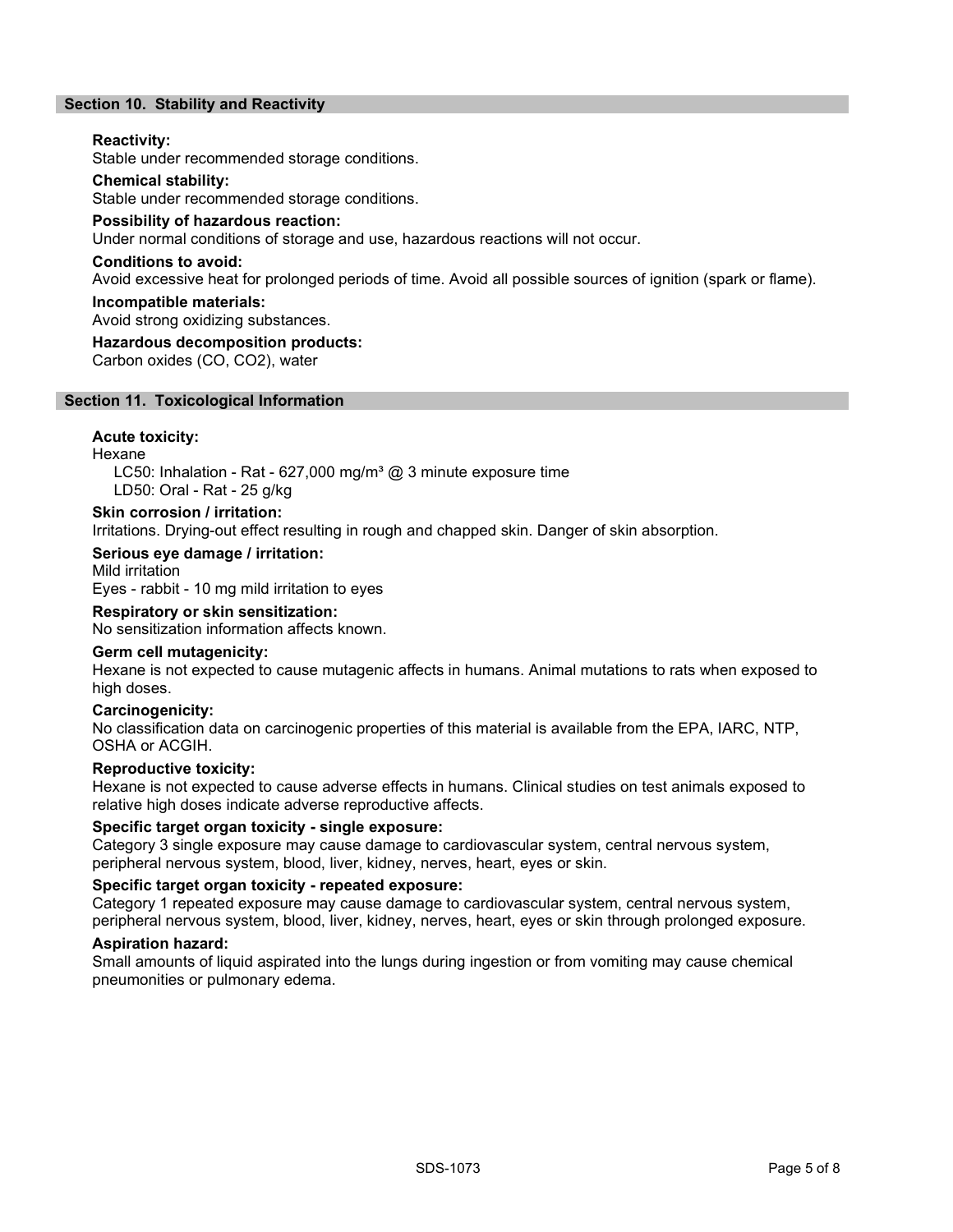#### Section 12. Ecological Information

| <b>Toxicity:</b> | LC50 | Pimephales promelas (fathead minnow)   | $2.5 \text{ ma/l}$ | 96 h |
|------------------|------|----------------------------------------|--------------------|------|
| Fish             | LC50 | Lepomis macrochirus (Bluegill sunfish) | 4.12 mg/l          | 96 h |
|                  | LC50 | Oncorhynchus mykiss (rainbow trout)    | 4.14 mg/l          | 96 h |
|                  | LC50 | Daphnia magna (Water flea)             | $3.87$ mg/l        | 96 h |
|                  |      |                                        |                    |      |

#### Persistence and degradability:

The substance is readily biodegradable. Expected to degrade rapidly in air.

#### Bioaccumulative potential:

No measured values available for bioaccumulation.

#### Bioaccumulation:

No data available

#### Mobility in soil:

Not expected to partition in sediment and wastewater solids. Hexane is not expected to absorb significantly to organic matter in soil, sediment and wastewater solids.

#### Other adverse effects:

This material is not expected to be toxic to aquatic life. Should not be released into the environment.

#### Section 13. Disposal Consideration

#### Disposal methods:

Observe all federal, state, and local environmental regulations. Contact a licensed professional waste disposal service to dispose of this material.

#### Section 14. Transportation Information

| <b>Transportation quantity:</b>                                                                                                                                                                                                                  | This item shipped as an excepted quantity.                    |
|--------------------------------------------------------------------------------------------------------------------------------------------------------------------------------------------------------------------------------------------------|---------------------------------------------------------------|
| DOT (US)<br><b>UN Number:</b><br><b>UN Proper shipping name:</b><br><b>Transportation hazard class(es):</b><br>Packaging group (if applicable):<br><b>Reportable Quantity (RQ):</b><br><b>Environmental hazards:</b><br><b>Marine pollutant:</b> | 1208<br>Hexanes<br>3<br>Ш<br>5000 lbs. or 2270 Kg<br>No<br>No |
| <b>Land Transport ADR/RID</b><br><b>UN Number:</b><br><b>UN Proper shipping name:</b><br>Transportation hazard class(es):<br>Packaging group (if applicable):<br><b>Environmental hazards:</b><br><b>Marine pollutant:</b>                       | 1208<br>Hexanes<br>3<br>$\mathbf{H}$<br>No<br>No              |
| <b>Maritime Transport IMDG</b><br><b>UN Number:</b><br><b>UN Proper shipping name:</b><br><b>Transportation hazard class(es):</b><br>Packaging group (if applicable):<br><b>Environmental hazards:</b><br>Marine pollutant:                      | 1208<br>Hexanes<br>3<br>Ш<br>No<br>No                         |
| <b>Air Transport ICAO/IATA</b><br><b>UN Number:</b><br><b>UN Proper shipping name:</b><br><b>Transportation hazard class(es):</b><br>Packaging group (if applicable):<br><b>Environmental hazards:</b><br><b>Marine pollutant:</b>               | 1208<br>Hexanes<br>3<br>$\mathbf{H}$<br>No<br>No              |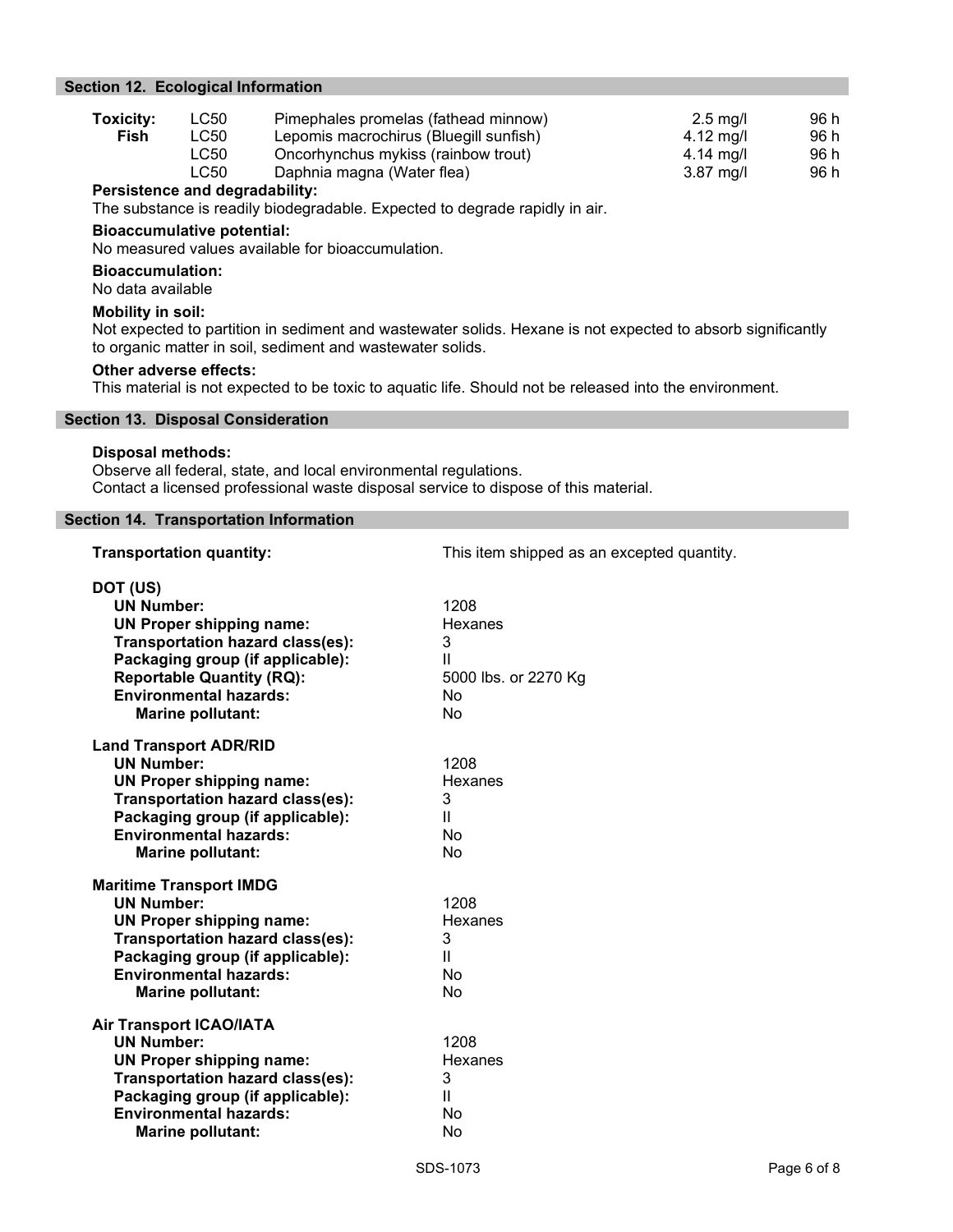#### Section 15. Regulatory Information

| <b>DSL/NDSL status:</b><br><b>TSCA</b><br><b>Product Name</b> | All hexanes are on the DSL inventory.<br>All hexanes are on the TSCA inventory.<br><b>CAS Number</b> |
|---------------------------------------------------------------|------------------------------------------------------------------------------------------------------|
| rac-gamma-Tocopherol                                          | 7616-22-0                                                                                            |
| <b>SARA 302 Components:</b>                                   |                                                                                                      |
| Component                                                     | <b>CAS Number</b>                                                                                    |
| Hexane                                                        | 110-54-3                                                                                             |
| <b>SARA 313 Components:</b>                                   |                                                                                                      |
| <b>Component</b>                                              | <b>CAS Number</b>                                                                                    |
| Hexane                                                        | 110-54-3                                                                                             |
| <b>SARA 311/312 Hazards:</b>                                  | Fire hazard, immediate (acute) health hazard, delayed (chronic)<br>health hazard.                    |
| <b>Delaware Air Quality Management List:</b>                  |                                                                                                      |
| Component                                                     | <b>CAS Number</b>                                                                                    |
| Hexane                                                        | 110-54-3                                                                                             |
| <b>Massachusetts Right To Know Components:</b>                |                                                                                                      |
| Component                                                     | <b>CAS Number</b>                                                                                    |
| Hexane                                                        | 110-54-3                                                                                             |
| <b>Minnesota Right To Know Components:</b>                    |                                                                                                      |
| Component                                                     | <b>CAS Number</b>                                                                                    |
| Hexane                                                        | 110-54-3                                                                                             |
| <b>New Jersey Right To Know Components:</b>                   |                                                                                                      |
| Component                                                     | <b>CAS Number</b>                                                                                    |
| Hexane                                                        | 110-54-3                                                                                             |
| Pennsylvania Right To Know Components:                        |                                                                                                      |
| Component                                                     | <b>CAS Number</b>                                                                                    |
| Hexane                                                        | 110-54-3                                                                                             |
| <b>California Prop. 65 Components:</b>                        |                                                                                                      |

This product does not contain any chemicals known to the State of California to cause cancer.

#### Section 16. Other Information

#### Manufacturer Supplementary Notes:

The statements contained herein are based upon technical data that MATREYA LLC believes to be reliable, are offered for information purposes only and as a guide to the appropriate precautionary and emergency handling of the material by a properly trained person having the necessary technical skills. Users should consider these data only as a supplement to other information gathered by them and must make independent determinations of suitability and completeness of information from all sources to assure proper use, storage and disposal of these materials and the safety and health of employees and customers and the protection of the environment. MATREYA LLC MAKES NO REPRESENTATION OR WARRANTY OF ANY KIND, EXPRESSED OR IMPLIED, INCLUDING MERCHANTABILITY OR FITNESS FOR PARTICULAR USE, WITH RESPECT TO THE INFORMATION HEREIN OR THE PRODUCT TO WHICH THE INFORMATION REFERS. MATREYA LLC ASSUMES NO LIABILITY FOR ANY USE OF THESE CHEMICALS BY THE END USER.

| <b>Revision Summary:</b> | 05/24/2012 | Version 2                                         |
|--------------------------|------------|---------------------------------------------------|
|                          | 10/08/2012 | Version 3                                         |
|                          | 03/04/2014 | Version 4: Revised product use statement.         |
|                          | 03/30/2015 | Version 5: Changed company address.               |
|                          | 7/28/2017  | Version 6: Removed Chemtrec International number. |
|                          | 7/16/2018  | Version 7: Reviewed, no changes.                  |
|                          | 3/5/2019   | Version 8: Revised CAS number.                    |